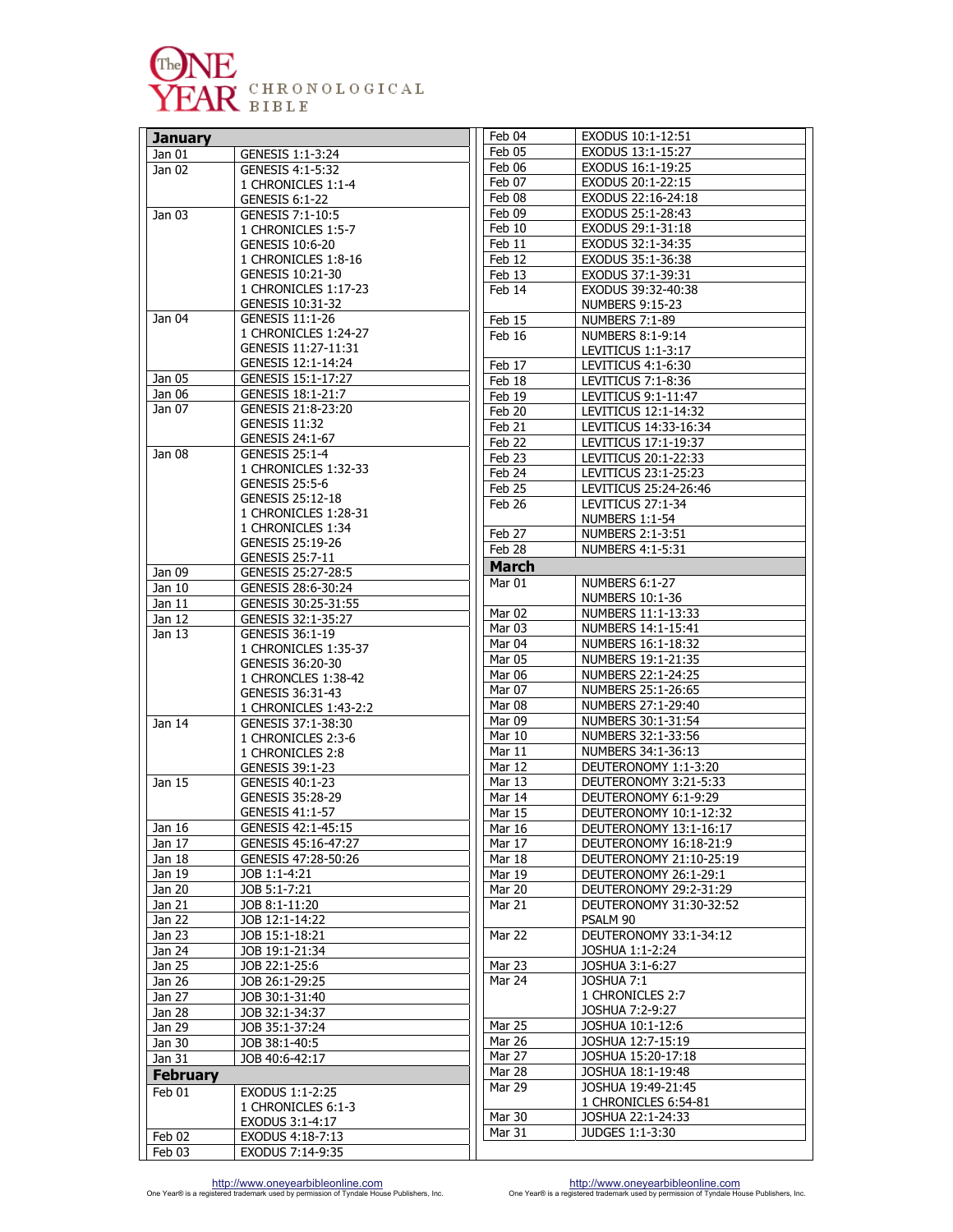

| <b>April</b>      |                                       | Apr 24        | 2                 |
|-------------------|---------------------------------------|---------------|-------------------|
| Apr 01            | JUDGES 3:31-6:40                      |               | 1<br>2            |
| Apr 02            | JUDGES 7:1-9:21                       |               | 1                 |
| Apr 03            | JUDGES 9:22-11:28                     |               | $\overline{2}$    |
| Apr 04            | JUDGES 11:29-15:20                    |               | 1                 |
| Apr 05            | JUDGES 16:1-18:31                     |               | P.                |
| Apr 06            | JUDGES 19:1-21:25                     | Apr 25        | 2                 |
| Apr 07            | RUTH 1:1-4:12                         |               | 1                 |
| Apr 08            | RUTH 4:13-22<br>1 CHRONICLES 2:9-55   |               | 1                 |
|                   | 1 CHRONICLES 4:1-23                   |               | 1                 |
|                   | 1 SAMUEL 1:1-8                        |               | $\mathbf{1}$      |
| Apr 09            | 1 SAMUEL 1:9-4:11                     |               | 2                 |
| Apr 10            | 1 SAMUEL 4:12-8:22                    |               | 1<br>$\mathbf{1}$ |
| Apr 11            | 1 SAMUEL 9:1-12:25                    | Apr 26        | 2                 |
| Apr 12            | 1 CHRONICLES 9:35-39                  |               | P.                |
|                   | 1 SAMUEL 13:1-5                       |               | 2                 |
|                   | 1 SAMUEL 13:19-23                     |               | 2                 |
|                   | 1 SAMUEL 13:6-18                      |               | 1                 |
|                   | 1 SAMUEL 14:1-52                      |               | 1                 |
| Apr <sub>13</sub> | 1 SAMUEL 15:1-17:31                   | Apr 27        | 2                 |
| Apr 14            | 1 SAMUEL 17:32-19:17                  |               | 1                 |
|                   | PSALM 59                              |               | 2                 |
|                   | 1 SAMUEL 19:18-24                     | Apr 28        | $\overline{2}$    |
| Apr 15            | 1 SAMUEL 20:1-21:15                   | Apr 29        | 2                 |
|                   | PSALM 34                              |               | P.                |
| Apr 16            | 1 SAMUEL 22:1-2<br>PSALM 57           |               | P.                |
|                   | PSALM 142                             |               | 2                 |
|                   | 1 CHRONICLES 12:8-18                  | Apr 30        | 2                 |
|                   | 1 SAMUEL 22:3-23                      |               | P.<br>2           |
|                   | PSALM 52                              |               | 1                 |
|                   | 1 SAMUEL 23:1-12                      | May           |                   |
| Apr 17            | 1 SAMUEL 23:13-29                     | $May$ 01      |                   |
|                   | PSALM 54                              |               | 2<br>P.           |
|                   | 1 SAMUEL 24:1-25:44                   | <b>May 02</b> | 2                 |
| Apr 18            | 1 SAMUEL 26:1-27:7                    |               | $\mathbf{1}$      |
|                   | 1 CHRONICLES 12:1-7                   |               | 2                 |
|                   | 1 SAMUEL 27:8-29:11                   |               | 1                 |
|                   | 1 CHRONICLES 12:19                    |               | 2                 |
| Apr 19            | PSALM 56<br>1 SAMUEL 30:1-31          |               | 1                 |
|                   | 1 CHRONICLES 12:20-22                 | May 03        | 1                 |
|                   | 1 SAMUEL 31:1-13                      | May 04        | 1                 |
|                   | 1 CHRONICLES 10:1-14                  | May 05        | 1                 |
|                   | 1 CHRONICLES 9:40-44                  |               | 1                 |
|                   | 2 SAMUEL 4:4                          | May 06        | 1                 |
|                   | 2 SAMUEL 1:1-27                       |               | 2                 |
| Apr 20            | 2 SAMUEL 2:1-3:5                      |               | $\mathbf{1}$      |
|                   | 1 CHRONICLES 3:1-4                    |               | 1<br>P.           |
|                   | 2 SAMUEL 23:8-17                      |               | P.                |
|                   | 1 CHRONICLES 11:10-19                 |               | P.                |
|                   | 2 SAMUEL 23:18-39                     | May 07        | P.                |
|                   | 1 CHRONICLES 11:20-47                 |               | P.                |
| Apr 21<br>Apr 22  | 2 SAMUEL 3:6-4:12<br>2 SAMUEL 5:1-3   | May 08        | P.                |
|                   | 1 CHRONICLES 11:1-3                   | May 09        | P.                |
|                   | 1 CHRONICLES 12:23-40                 | May 10        | P.                |
|                   | 2 SAMUEL 5:17-25                      | May 11        | P.                |
|                   | 1 CHRONICLES 14:8-17                  |               | P.                |
|                   | 2 SAMUEL 5:6-10                       |               | P.                |
|                   | 1 CHRONICLES 11:4-9                   |               | P.                |
|                   | 1 CHRONICLES 3:4                      | May 12        | P.                |
|                   | 2 SAMUEL 5:13                         |               | P.                |
|                   | 2 SAMUEL 5:4-5                        | May 13        | P.                |
|                   | 2 SAMUEL 5:11-12                      |               | P.                |
|                   | 1 CHRONICLES 14:1-2                   |               | P.<br>P.          |
|                   | 1 CHRONICLES 13:1-5                   | May 14        | P.                |
|                   | 2 SAMUEL 6:1-11                       |               | P.                |
|                   | 1 CHRONICLES 13:6-14<br>2 SAMUEL 6:12 |               | P.                |
| Apr 23            | 1 CHRONICLES 15:1-28                  | May 15        | P.                |
|                   | 2 SAMUEL 6:12-16                      |               | P.                |
|                   | 1 CHRONICLES 15:29                    |               | P.                |
|                   | 2 SAMUEL 6:17-19                      |               | P.                |
|                   | 1 CHRONICLES 16:1-43                  | May 16        | P.                |
|                   | 2 SAMUEL 6:19-23                      |               | P.                |

| Apr 24        | 2 SAMUEL 7:1-17                     |
|---------------|-------------------------------------|
|               | 1 CHRONICLES 17:1-15                |
|               |                                     |
|               | 2 SAMUEL 7:18-29                    |
|               | 1 CHRONICLES 17:16-27               |
|               | 2 SAMUEL 8:1-14                     |
|               |                                     |
|               | 1 CHRONICLES 18:1-13                |
|               | PSALM 60                            |
|               |                                     |
| Apr 25        | 2 SAMUEL 8:15-18                    |
|               | 1 CHRONICLES 18:14-17               |
|               |                                     |
|               | 1 CHRONICLES 6:16-30                |
|               | 1 CHRONICLES 6:50-53                |
|               |                                     |
|               | 1 CHRONICLES 6:31-48                |
|               | 2 SAMUEL 9:1-10:19                  |
|               | 1 CHRONICLES 19:1-19                |
|               |                                     |
| Apr 26        | 1 CHRONICLES 20:1                   |
|               | 2 SAMUEL 11:1-12:14                 |
|               |                                     |
|               | PSALM 51                            |
|               | 2 SAMUEL 12:15-25                   |
|               | 2 SAMUEL 5:14-16                    |
|               |                                     |
|               | 1 CHRONICLES 14:3-7                 |
|               | 1 CHRONICLES 3:5-9                  |
|               |                                     |
| Apr 27        | 2 SAMUEL 12:26-31                   |
|               | 1 CHRONICLES 20:2-3                 |
|               |                                     |
|               | 2 SAMUEL 13:1-14:33                 |
| Apr 28        | 2 SAMUEL 15:1-17:14                 |
| Apr 29        | 2 SAMUEL 17:15-29                   |
|               |                                     |
|               | <b>PSALM 3</b>                      |
|               | PSALM 63                            |
|               |                                     |
|               | 2 SAMUEL 18:1-19:30                 |
| Apr 30        | 2 SAMUEL 19:31-20:26                |
|               | PSALM <sub>7</sub>                  |
|               |                                     |
|               | 2 SAMUEL 21:1-22                    |
|               | 1 CHRONICLES 20:4-8                 |
|               |                                     |
| May           |                                     |
| May 01        | 2 SAMUEL 22:1-51                    |
|               |                                     |
|               | PSALM 18                            |
| May 02        | 2 SAMUEL 24:1-9                     |
|               |                                     |
|               |                                     |
|               | 1 CHRONICLES 21:1-6                 |
|               |                                     |
|               | 2 SAMUEL 24:10-17                   |
|               | 1 CHRONICLES 21:7-17                |
|               | 2 SAMUEL 24:18-25                   |
|               |                                     |
|               | 1 CHRONICLES 21:18-22:19            |
| May 03        | 1 CHRONICLES 23:1-25:31             |
| May 04        | 1 CHRONICLES 26:1-28:21             |
|               |                                     |
| May 05        | 1 CHRONICLES 29:1-22                |
|               | 1 KINGS 1:1-53                      |
|               |                                     |
| <b>May 06</b> | 1 KINGS 2:1-9                       |
|               | 2 SAMUEL 23:1-7                     |
|               | 1 KINGS 2:10-12                     |
|               |                                     |
|               | 1 CHRONICLES 29:26-30               |
|               | PSALM 4-6                           |
|               | PSALM 8-9                           |
|               |                                     |
|               | PSALM 11                            |
| May 07        | PSALM 12-17                         |
|               | PSALM 19-21                         |
|               |                                     |
| May 08        | <b>PSALM 22-26</b>                  |
| May 09        | <b>PSALM 27-32</b>                  |
|               |                                     |
| May 10        | <b>PSALM 35-38</b>                  |
| May 11        | <b>PSALM 39-41</b>                  |
|               | PSALM 53                            |
|               |                                     |
|               | PSALM 55                            |
|               | PSALM 58                            |
| May 12        | <b>PSALM 61-62</b>                  |
|               |                                     |
|               | <b>PSALM 64-67</b>                  |
| May 13        | <b>PSALM 68-70</b>                  |
|               |                                     |
|               | PSALM 86                            |
|               | PSALM 101                           |
|               | PSALM 103                           |
| May 14        |                                     |
|               | PSALM 108-110                       |
|               | PSALM 122                           |
|               |                                     |
|               | PSALM 124                           |
| May 15        | PSALM 131                           |
|               |                                     |
|               | PSALM 133                           |
|               | PSALM 138-141                       |
|               |                                     |
|               | PSALM 143                           |
| May 16        | PSALM 144-145<br><b>PSALM 88-89</b> |

http://www.oneyearbibleonline.com by http://www.oneyearbibleonline.com http://www.oneyearbibleonline.com http://www.oneyearbibleonline.com http://www.oneyearbibleonline.com by permission of Tyndale House Publishers, Inc. o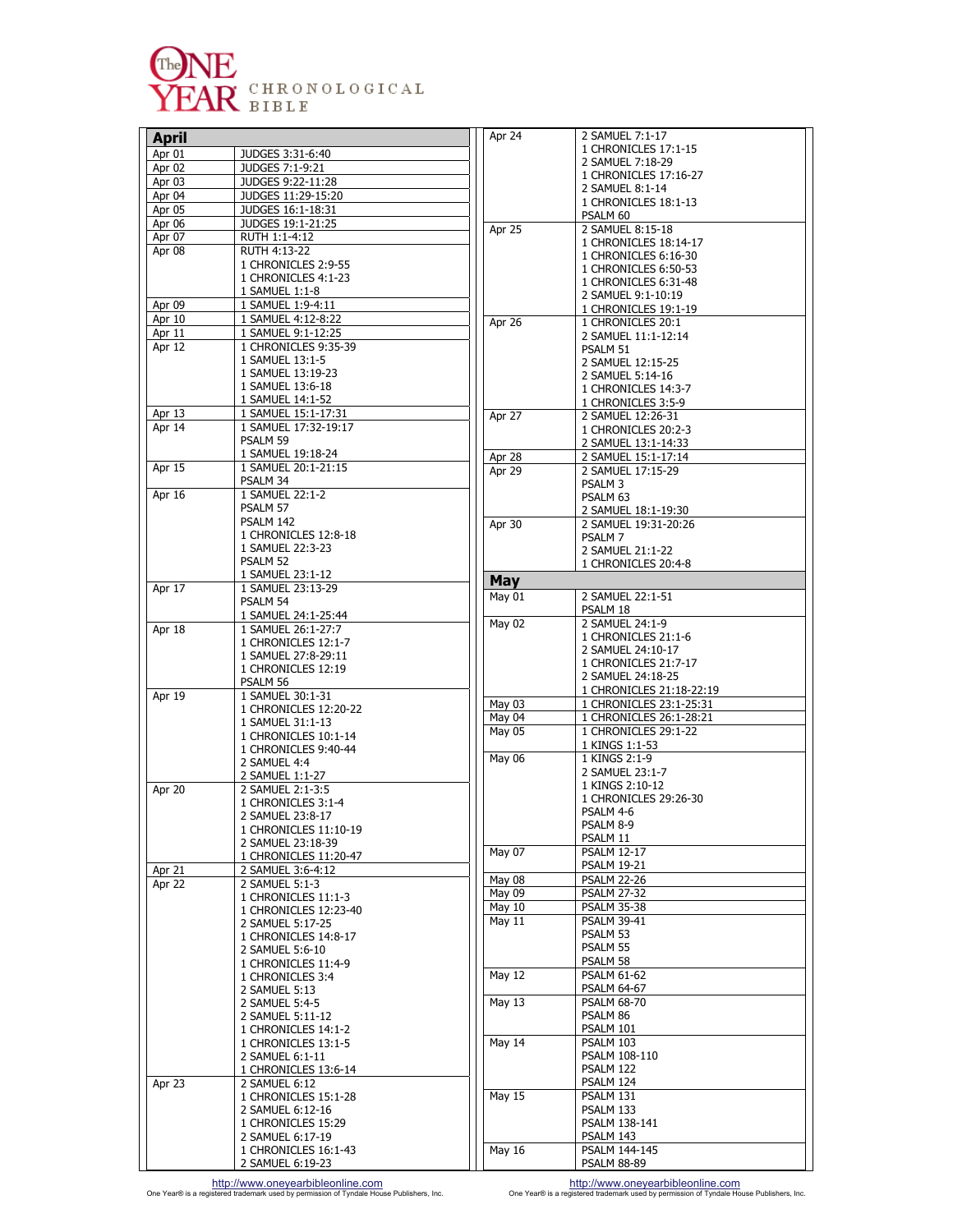

| May 17           | PSALM 50<br><b>PSALM 73-74</b>                 | Jun 10              |
|------------------|------------------------------------------------|---------------------|
| May 18           | <b>PSALM 75-78</b>                             |                     |
| May 19           | <b>PSALM 79-82</b>                             |                     |
| <b>May 20</b>    | PSALM <sub>83</sub>                            |                     |
|                  | 1 CHRONICLES 29:23-25                          |                     |
|                  | 2 CHRONICLES 1:1                               | Jun 11              |
|                  | 1 KINGS 2:13-3:4                               | Jun 12              |
|                  | 2 CHRONICLES 1:2-6<br>1 KINGS 3:5-15           | Jun 13              |
|                  | 2 CHRONICLES 1:7-13                            |                     |
| <b>May 21</b>    | 1 KINGS 3:16-28                                |                     |
|                  | 1 KINGS 5:1-18                                 |                     |
|                  | 2 CHRONICLES 2:1-18                            |                     |
|                  | 1 KINGS 6:1-13                                 |                     |
|                  | 2 CHRONICLES 3:1-14                            | Jun $\overline{14}$ |
| <b>May 22</b>    | 1 KINGS 6:14-38<br>1 KINGS 7:1-51              |                     |
|                  | 2 CHRONICLES 3:15-4:22                         |                     |
| May 23           | 1 KINGS 8:1-11                                 |                     |
|                  | 2 CHRONICLES 5:1-14                            |                     |
|                  | 1 KINGS 8:12-21                                |                     |
|                  | 2 CHRONICLES 6:1-11                            |                     |
|                  | 1 KINGS 8:22-53                                | Jun 15              |
| May 24           | 2 CHRONICLES 6:12-42<br>1 KINGS 8:54-66        |                     |
|                  | 2 CHRONICLES 7:1-10                            | Jun 16              |
|                  | 1 KINGS 9:1-9                                  | Jun 17              |
|                  | 2 CHRONICLES 7:11-22                           |                     |
|                  | 1 KINGS 9:10-14                                |                     |
| May $25$         | 2 CHRONICLES 8:1-18                            |                     |
|                  | 1 KINGS 9:15-10:13                             |                     |
|                  | 2 CHRONICLES 9:1-12<br>1 KINGS 10:14-29        | Jun 18              |
|                  | 2 CHRONICLES 9:13-28                           |                     |
|                  | 2 CHRONICLES 1:14-17                           |                     |
| <b>May 26</b>    | 1 KINGS 4:1-34                                 |                     |
|                  | PSALM 72                                       |                     |
|                  | PSALM 127                                      |                     |
| <b>May 27</b>    | PROVERBS 1:1-4:27                              |                     |
| May 28           | PROVERBS 5:1-7:27                              |                     |
| May 29<br>May 30 | PROVERBS 8:1-10:32<br>PROVERBS 11:1-13:25      |                     |
| May 31           | PROVERBS 14:1-16:33                            |                     |
| June             |                                                | Jun 19              |
| Jun 01           | PROVERBS 17:1-19:29                            |                     |
| Jun 02           | PROVERBS 20:1-22:16                            |                     |
| Jun 03           | PROVERBS 22:17-24:34                           | <b>Jun 20</b>       |
| Jun 04           | SONG 1:1-8:14                                  |                     |
| Jun 05           |                                                |                     |
|                  | 1 KINGS 11:1-43                                |                     |
|                  | 2 CHRONICLES 9:29-31                           |                     |
|                  | ECCLESIASTES 1:1-11                            |                     |
| Jun 06           | ECCLESIASTES 1:12-6:12                         |                     |
| Jun 07           | ECCLESIASTES 7:1-11:6                          |                     |
| Jun 08           | ECCLESIASTES 11:7-12:14                        |                     |
|                  | 1 KINGS 12:1-20<br>2 CHRONICLES 10:1-19        |                     |
|                  | 1 KINGS 12:21-24                               | Jun 21              |
|                  | 2 CHRONICLES 11:1-4                            | Jun 22              |
|                  | 1 KINGS 12:25-33                               |                     |
|                  | 2 CHRONICLES 11:5-17                           |                     |
| Jun 09           | 1 KINGS 13:1-14:18                             |                     |
|                  | 1 KINGS 14:21-14:24                            |                     |
|                  | 2 CHRONICLES 12:13-14<br>2 CHRONICLES 11:18-23 |                     |
|                  | 2 CHRONICLES 12:1-12                           | Jun 23              |
|                  | 1 KINGS 14:25-28                               |                     |
|                  | 2 CHRONICLES 12:15-16                          |                     |
|                  | 1 KINGS 14:29-15:5                             |                     |
|                  | 2 CHRONCLES 13:1-22                            |                     |
|                  | 1 KINGS 15:6-8                                 | Jun 24              |
|                  | 2 CHRONICLES 14:1-8                            |                     |
|                  | 1 KINGS 15:9-15<br>1 KINGS 14:19-20            |                     |
|                  | 1 KINGS 15:25-34                               |                     |
|                  | 2 CHRONICLES 14:9-15                           |                     |

1 KINGS 15:16-22 2 CHRONICLES 16:1-10 1 KINGS 16:1-34 1 KINGS 15:23-24 2 CHRONICLES 16:11-17:19 1 KINGS 17:1-7 1 KINGS 17:8-20:22 1 KINGS 20:23-22:9 2 CHRONICLES 18:1-8 1 KINGS 22:10-28 2 CHRONICLES 18:9-27 1 KINGS 22:29-35 2 CHRONICLES 18:28-34 1 KINGS 22:36-40 1 KINGS 22:51-53 2 CHRONICLES 19:1-20:30 2 KINGS 1:1-18 2 KINGS 3:1-27 1 KINGS 22:41-49 2 CHRONICLES 20:31-37 1 KINGS 22:50 2 CHRONICLES 21:1-4 2 KINGS 8:16-22 2 CHRONICLES 21:5-7 2 KINGS 2:1-25 2 KINGS 4:1-44 2 KINGS 5:1-8:15 2 CHRONICLES 21:8-20 2 KINGS 8:23-29 2 CHRONICLES 22:1-7 2 KINGS 9:1-10:17 2 CHRONICLES 22:8-9 2 KINGS 10:18-31 2 KINGS 11:1-3 2 CHRONICLES 22:10-12 2 KINGS 11:4-12 2 CHRONICLES 23:1-11 2 KINGS 11:13-16 2 CHRONICLES 23:12-15 2 KINGS 11:17-21 2 CHRONICLES 23:16-21 2 KINGS 12:1-16 2 CHRONICLES 24:1-22 2 KINGS 10:32-36 2 KINGS 13:1-11 2 KINGS 12:17-21 2 CHRONICLES 24:23-27 2 KINGS 13:14-25 2 KINGS 14:1-14 2 CHRONICLES 25:1-24 2 KINGS 13:12-13 2 KINGS 14:15-16 2 KINGS 14:23-27 2 CHRONICLES 25:25-28 2 KINGS 14:17-22 2 KINGS 15:1-15 2 CHRONICLES 26:1-21 JONAH 1:1-4:11 AMOS 1:1-6:14 AMOS 7:1-9:15 2 KINGS 14:28-29 2 KINGS 15:8-29 2 KINGS 15:6-7 2 CHRONICLES 26:22-23 ISAIAH 6:1-13 2 KINGS 15:32-38 2 CHRONICLES 27:1-9 MICAH 1:1-16 2 KINGS 16:1-9 2 CHRONICLES 28:1-15 ISAIAH 7:1-25 ISAIAH 8:1-11:16

http://www.oneyearbibleonline.com by http://www.oneyearbibleonline.com http://www.oneyearbibleonline.com http://www.oneyearbibleonline.com http://www.oneyearbibleonline.com by permission of Tyndale House Publishers, Inc. o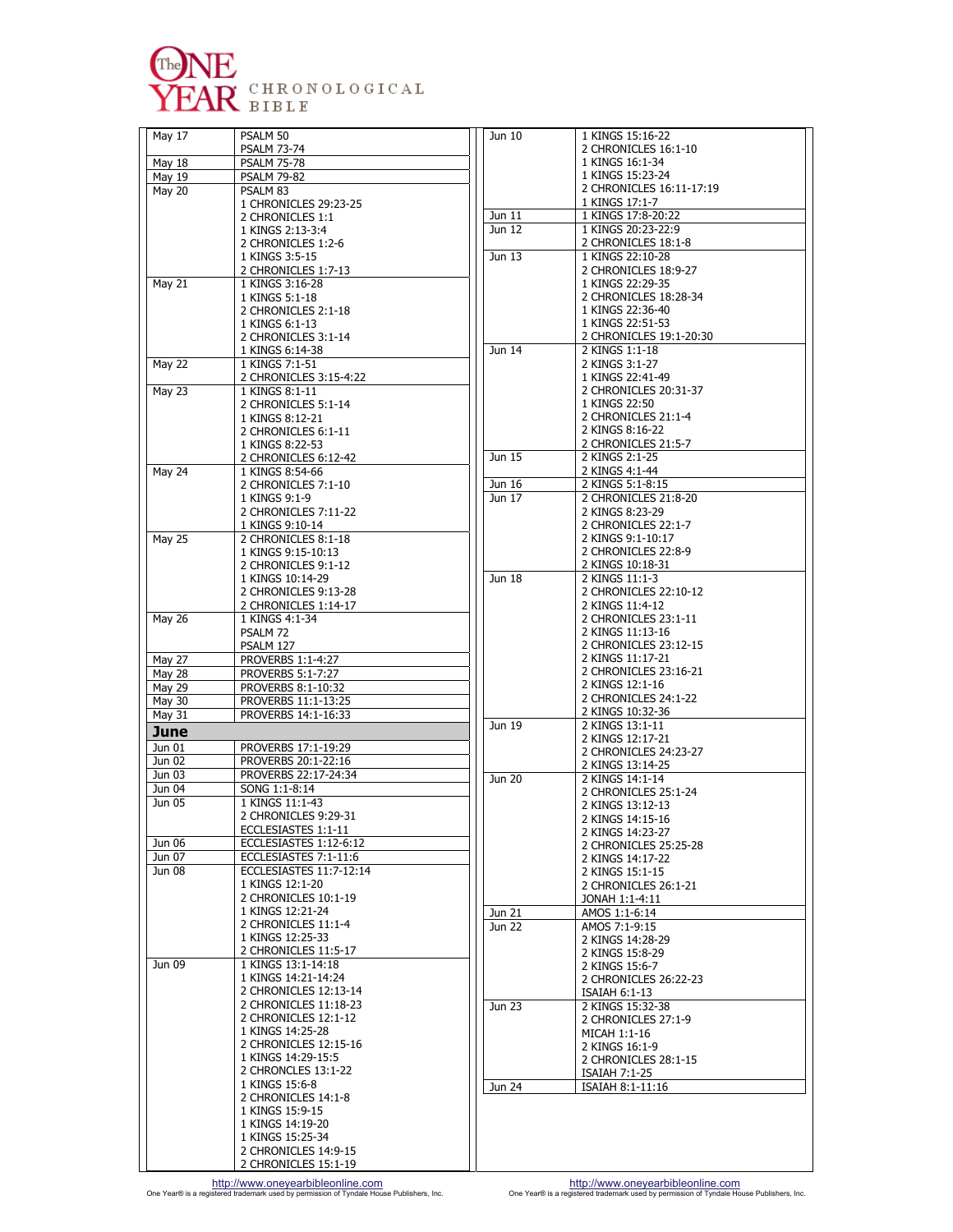

| Jun 25           | ISAIAH 12:1-6                             | Jul 15           |
|------------------|-------------------------------------------|------------------|
|                  | ISAIAH 17:1-14                            |                  |
|                  | 2 CHRONICLES 28:16-21<br>2 KINGS 16:10-18 |                  |
|                  | 2 CHRONICLES 28:22-25                     |                  |
|                  | 2 KINGS 18:1-8                            |                  |
|                  | 2 CHRONICLES 29:1-2                       | Jul 16           |
|                  | 2 KINGS 15:30-31                          | Jul 17           |
|                  | 2 KINGS 17:1-4                            |                  |
|                  | HOSEA 1:1-2:13                            | Jul 18           |
| Jun 26           | HOSEA 2:14-8:14                           | Jul 19           |
| Jun 27           | HOSEA 9:1-14:9                            |                  |
| Jun 28           | ISAIAH 28:1-29                            | Jul 20           |
|                  | 2 KINGS 17:5                              |                  |
|                  | 2 KINGS 18:9-12                           |                  |
|                  | 2 KINGS 17:6-41                           |                  |
| Jun $29$         | ISAIAH 1:1-20<br>ISAIAH 1:21-5:30         |                  |
| Jun 30           | 2 KINGS 16:19-20                          | Jul 21           |
|                  | 2 CHRONICLES 28:26-27                     |                  |
|                  | ISAIAH 13:1-16:14                         |                  |
| <b>July</b>      |                                           |                  |
| Jul 01           | 2 CHRONICLES 29:3-31:21                   |                  |
| Jul 02           | PROVERBS 25:1-29:27                       |                  |
| Jul 03           | PROVERBS 30:1-31:31                       | Jul 22           |
| Jul 04           | PSALM 42                                  |                  |
|                  | PSALM 43                                  |                  |
|                  | PSALM 44                                  |                  |
|                  | PSALM 45                                  |                  |
|                  | PSALM 46                                  |                  |
| Jul 05           | PSALM 47                                  | Jul 23           |
|                  | PSALM 48                                  | Jul 24<br>Jul 25 |
|                  | PSALM 49                                  | Jul 26           |
|                  | PSALM 84                                  | Jul 27           |
|                  | PSALM 85                                  | <b>Jul 28</b>    |
|                  | PSALM 87                                  |                  |
| Jul 06           | PSALM 1-2<br>PSALM 10                     |                  |
|                  | PSALM 33                                  | Jul 29           |
|                  | PSALM 71                                  |                  |
|                  | PSALM 91                                  |                  |
| Jul 07           | PSALM 92                                  |                  |
|                  | PSALM 93                                  |                  |
|                  | PSALM 94                                  |                  |
|                  | PSALM 95                                  |                  |
|                  | PSALM 96                                  |                  |
|                  | PSALM 97                                  |                  |
| Jul 08           | PSALM 98                                  |                  |
|                  | PSALM 99<br>PSALM 100                     | Jul 30           |
|                  | PSALM 102                                 | Jul 31           |
|                  | PSALM 104                                 |                  |
| Jul 09           | PSALM 105                                 |                  |
|                  | PSALM 106                                 | <b>August</b>    |
| Jul 10           | PSALM 107                                 | Aug 01           |
|                  | PSALM 111                                 |                  |
|                  | PSALM 112                                 |                  |
|                  | PSALM 113                                 |                  |
|                  | PSALM 114                                 |                  |
| Jul 11           | PSALM 115                                 | <b>Aug 02</b>    |
|                  | PSALM 116                                 |                  |
|                  | PSALM 117<br>PSALM 118                    | Aug 03           |
|                  | PSALM 119                                 |                  |
| Jul 12<br>Jul 13 | PSALM 120                                 |                  |
|                  | PSALM 121                                 | Aug 04           |
|                  | PSALM 123                                 |                  |
|                  | PSALM 125                                 |                  |
|                  | PSALM 126                                 |                  |
| Jul 14           | PSALM 128                                 |                  |
|                  | PSALM 129                                 |                  |
|                  |                                           |                  |
|                  | PSALM 130                                 |                  |
|                  | PSALM 132                                 | Aug 05           |
|                  | PSALM 134<br>PSALM 135                    |                  |

| Jul 15        |                                           |
|---------------|-------------------------------------------|
|               | PSALM 136                                 |
|               | PSALM 146                                 |
|               | PSALM 147                                 |
|               | PSALM 148                                 |
|               | PSALM 149                                 |
|               | PSALM 150                                 |
| Jul 16        | ISAIAH 18:1-23:18                         |
| Jul 17        | ISAIAH 24:1-27:13                         |
|               | ISAIAH 29:1-24                            |
| Jul 18        | ISAIAH 30:1-33:24                         |
| Jul 19        | ISAIAH 34:1-35:10                         |
|               | MICAH 2:1-5:15                            |
| Jul 20        | MICAH 6:1-7:20                            |
|               | 2 CHRONICLES 32:1-8                       |
|               | 2 KINGS 18:13-18                          |
|               | <b>ISAIAH 36:1-3</b>                      |
|               | 2 KINGS 18:19-37                          |
|               | ISAIAH 36:4-22                            |
| Jul 21        | 2 KINGS 19:1-19                           |
|               | ISAIAH 37:1-20                            |
|               | 2 CHRONICLES 32:9-19                      |
|               | 2 KINGS 19:20-37                          |
|               | ISAIAH 37:21-38                           |
|               | 2 CHRONICLES 32:20-23                     |
| <b>Jul 22</b> | 2 KINGS 20:1-11                           |
|               | <b>ISAIAH 38:1-8</b>                      |
|               | 2 CHRONICLES 32:24:31                     |
|               | <b>ISAIAH 38:9-22</b>                     |
|               | 2 KINGS 20:12-19                          |
|               | ISAIAH 39:1-8                             |
| Jul 23        | ISAIAH 40:1-44:5                          |
| Jul 24        | ISAIAH 44:6-48:11                         |
| Jul 25        | ISAIAH 48:12-52:12                        |
| <b>Jul 26</b> | ISAIAH 52:13-57:21                        |
| Jul 27        | ISAIAH 58:1-63:14                         |
| <b>Jul 28</b> | ISAIAH 63:15-66:24                        |
|               | 2 KINGS 20:20-21                          |
| Jul 29        | 2 CHRONICLES 32:32-33                     |
|               | 2 KINGS 21:1-9                            |
|               | 2 CHRONICLES 33:1-9<br>2 KINGS 21:10-17   |
|               | 2 CHRONICLES 33:10-19                     |
|               | 2 KINGS 21:18                             |
|               | 2 CHRONICLES 33:20                        |
|               | 2 KINGS 21:19-26                          |
|               | 2 CHRONICLES 33:21-25                     |
|               |                                           |
|               |                                           |
|               | 2 KINGS 22:1-2                            |
|               | 2 CHRONICLES 34:1-7                       |
|               | JEREMIAH 1:1-2:22                         |
| Jul 30        | JEREMIAH 2:23-5:19<br>JEREMIAH 5:20-6:30  |
| Jul 31        | 2 KINGS 22:3-20                           |
|               | 2 CHRONICLES 34:8-28                      |
|               |                                           |
| August        |                                           |
| Aug 01        | 2 KINGS 23:1-20                           |
|               | 2 CHRONICLES 34:29-33                     |
|               | 2 KINGS 23:21-28                          |
|               | 2 CHRONICLES 35:1-19                      |
|               | NAHUM 1:1-3:19                            |
| Aug 02        | <b>HABAKKUK 1:1-3:19</b>                  |
|               | ZEPHANIAH 1:1-2:7                         |
| Aug 03        | ZEPHANIAH 2:8-3:20                        |
|               | 2 CHRONICLES 35:20-27<br>2 KINGS 23:29-30 |
|               | JEREMIAH 47:1-48:47                       |
|               | 2 CHRONICLES 36:1-4                       |
| Aug $04$      | 2 KINGS 23:31-37                          |
|               | 2 CHRONICLES 36:5                         |
|               | <b>JEREMIAH 22:1-23</b>                   |
|               | <b>JEREMIAH 26:1-24</b>                   |
|               | 2 KINGS 24:1-4                            |
|               | JEREMIAH 25:1-14                          |
| Aug 05        | <b>JEREMIAH 25:15-38</b>                  |
|               | JEREMIAH 36:1-32                          |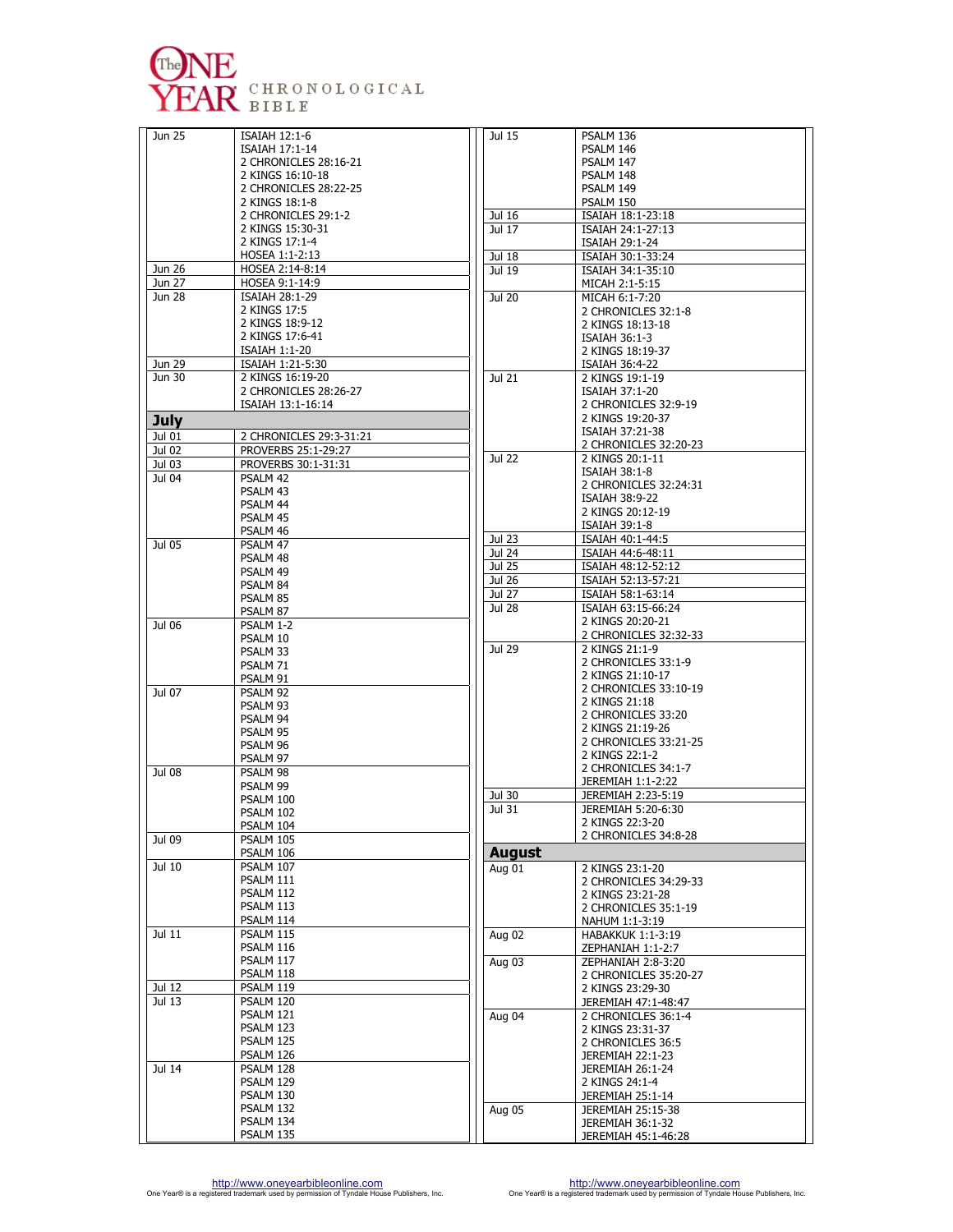

| Aug 06                  | JEREMIAH 19:1-20:18                            | Sep 02           | 1 CHRONICLES 5:18-26                       |
|-------------------------|------------------------------------------------|------------------|--------------------------------------------|
|                         | DANIEL 1:1-21                                  |                  | 1 CHRONICLES 6:3<br>1 CHRONICLES 6:49      |
| Aug 07                  | DANIEL 2:1-3:30<br>JEREMIAH 7:1-8:3            |                  | 1 CHRONICLES 6:4-15                        |
| Aug 08                  | JEREMIAH 8:4-11:23                             |                  | 1 CHRONICLES 7:1-8:28                      |
| Aug 09                  | JEREMIAH 12:1-15:21                            | Sep 03           | 1 CHRONICLES 8:29-9:1                      |
| Aug 10                  | JEREMIAH 16:1-18:23                            |                  | DANIEL 4:1-37                              |
|                         | JEREMIAH 35:1-19                               |                  | EZEKIEL 40:1-37                            |
| Aug 11                  | JEREMIAH 49:1-33                               | Sep 04           | EZEKIEL 40:38-43:27                        |
|                         | 2 KINGS 24:5-7                                 | Sep 05<br>Sep 06 | EZEKIEL 44:1-46:24<br>EZEKIEL 47:1-48:35   |
|                         | 2 CHRONICLES 36:6-8<br>2 KINGS 24:8-9          |                  | EZEKIEL 29:17-30:19                        |
|                         | 2 CHRONICLES 36:9                              |                  | 2 KINGS 25:27-30                           |
|                         | JEREMIAH 22:24-23:32                           |                  | JEREMIAH 52:31-34                          |
| Aug 12                  | JEREMIAH 23:33-24:10                           | Sep 07           | DANIEL 7:1-8:27                            |
|                         | JEREMIAH 29:1-31:14                            |                  | DANIEL 5:1-31                              |
| Aug 13                  | JEREMIAH 31:15-40                              | Sep 08           | DANIEL 6:1-28                              |
| Aug 14                  | JEREMIAH 49:34-51:14<br>JEREMIAH 51:15-58      |                  | DANIEL 9:1-27<br>2 CHRONICLES 36:22-23     |
|                         | 2 CHRONICLES 36:10                             |                  | EZRA 1:1-11                                |
|                         | 2 KINGS 24:10-17                               |                  | 1 CHRONICLES 3:17-19                       |
|                         | 1 CHRONICLES 3:10-16                           | Sep 09           | EZRA 2:1-4:5                               |
|                         | 2 CHRONICLES 36:11-14                          |                  | 1 CHRONICLES 3:19-24                       |
|                         | JEREMIAH 52:1-3                                | Sep 10           | DANIEL 10:1-12:13                          |
|                         | 2 KINGS 24:18-20                               |                  | EZRA 4:24-5:1                              |
| <b>Aug 15</b>           | JEREMIAH 37:1-10<br>JEREMIAH 37:11-38:28       | Sep 11           | HAGGAI 1:1-15<br>HAGGAI 2:1-9              |
|                         | EZEKIEL 1:1-3:15                               |                  | ZECHARIAH 1:1-6                            |
| Aug 16                  | EZEKIEL 3:16-4:17                              |                  | <b>HAGGAI 2:10-19</b>                      |
|                         | JEREMIAH 27:1-28:17                            |                  | <b>EZRA 5:2</b>                            |
|                         | JEREMIAH 51:59-64                              |                  | HAGGAI 2:20-23                             |
| <b>Aug 17</b>           | EZEKIEL 5:1-9:11                               |                  | ZECHARIAH 1:7-5:11                         |
| Aug 18                  | EZEKIEL 10:1-13:23                             | Sep 12           | ZECHARIAH 6:1-15<br>EZRA 5:3-6:14          |
| Aug 19<br><b>Aug 20</b> | EZEKIEL 14:1-16:63<br>EZEKIEL 17:1-19:14       |                  | ZECHARIAH 7:1-8:23                         |
| Aug 21                  | EZEKIEL 20:1-22:16                             | Sep 13           | ZECHARIAH 9:1-14:21                        |
| <b>Aug 22</b>           | EZEKIEL 22:17-23:49                            | Sep 14           | EZRA 6:14-22                               |
|                         | 2 KINGS 24:20-25:2                             |                  | <b>EZRA 4:6</b>                            |
|                         | JEREMIAH 52:3-5                                |                  | ESTHER 1:1-4:17                            |
|                         | JEREMIAH 39:1                                  | Sep 15           | ESTHER 5:1-10:3                            |
|                         | EZEKIEL 24:1-14                                | Sep 16           | EZRA 4:7-23                                |
| <b>Aug 23</b>           | EZEKIEL 24:15-25:17<br><b>JEREMIAH 34:1-22</b> | Sep 17           | EZRA 7:1-8:36<br>EZRA 9:1-10:44            |
|                         | <b>JEREMIAH 21:1-14</b>                        |                  | NEHEMIAH 1:1-2:20                          |
|                         | EZEKIEL 29:1-16                                | Sep 18           | NEHEMIAH 3:1-5:13                          |
|                         | EZEKIEL 30:20-31:18                            |                  | NEHEMIAH 6:1-7:3                           |
| Aug 24                  | JEREMIAH 32:1-33:26                            | Sep 19           | NEHEMIAH 7:4-8:12                          |
|                         | EZEKIEL 26:1-14                                | Sep 20           | NEHEMIAH 8:13-10:39<br>NEHEMIAH 11:1-12:26 |
| <b>Aug 25</b>           | EZEKIEL 26:15-28:26<br>2 KINGS 25:3-7          | Sep 21           | 1 CHRONICLES 9:1-34                        |
|                         | <b>JEREMIAH 52:6-11</b>                        | Sep 22           | NEHEMIAH 12:27-13:6                        |
|                         | JEREMIAH 39:2-10                               |                  | NEHEMIAH 5:14-19                           |
| Aug 26                  | JEREMIAH 39:11-18                              |                  | NEHEMIAH 13:7-31                           |
|                         | JEREMIAH 40:1-6                                |                  | MALACHI 1:1-2:9                            |
|                         | 2 KINGS 25:8-21                                | Sep 23           | MALACHI 2:10-4:6                           |
|                         | JEREMIAH 52:12-27                              |                  | JOEL 1:1-3:21                              |
|                         | 2 CHRONICLES 36:15-21<br>LAMENTATIONS 1:1-22   | Sep 24           | MARK 1:1<br>LUKE 1:1-4                     |
| Aug 27                  | LAMENTATIONS 2:1-4:22                          |                  | JOHN 1:1-18                                |
| Aug 28                  | LAMENTATIONS 5:1-22                            |                  | MATTHEW 1:1-17                             |
|                         | OBADIAH 1:1-21                                 |                  | LUKE 3:23-38                               |
|                         | 2 KINGS 25:22-26                               |                  | LUKE 1:5-38                                |
|                         | JEREMIAH 40:7-41:18                            | Sep 25           | LUKE 1:39-80                               |
| <b>Aug 29</b>           | JEREMIAH 42:1-44:30                            |                  | MATTHEW 1:18-25                            |
| Aug 30                  | EZEKIEL 33:21-33<br>EZEKIEL 34:1-36:38         | Sep 26           | LUKE 2:1-40<br><b>MATTHEW 2:1-23</b>       |
| Aug 31                  | EZEKIEL 37:1-39:29                             |                  | LUKE 2:41-52                               |
|                         | EZEKIEL 32:1-16                                |                  | MARK 1:2-8                                 |
| <b>September</b>        |                                                |                  | MATTHEW 3:1-12                             |
| Sep 01                  | EZEKIEL 32:17-33:20                            |                  | LUKE 3:1-18                                |
|                         | JEREMIAH 52:28-30                              |                  | MARK 1:9-11                                |
|                         | PSALM 137:1-9                                  |                  | MATTHEW 3:13-17<br>LUKE 3:21-22            |
|                         | 1 CHRONICLES 4:24-5:17                         | Sep 27           | MARK 1:12-13                               |
|                         |                                                |                  | MATTHEW 4:1-11                             |
|                         |                                                |                  | LUKE 4:1-15                                |
|                         |                                                |                  | JOHN 1:19-2:25                             |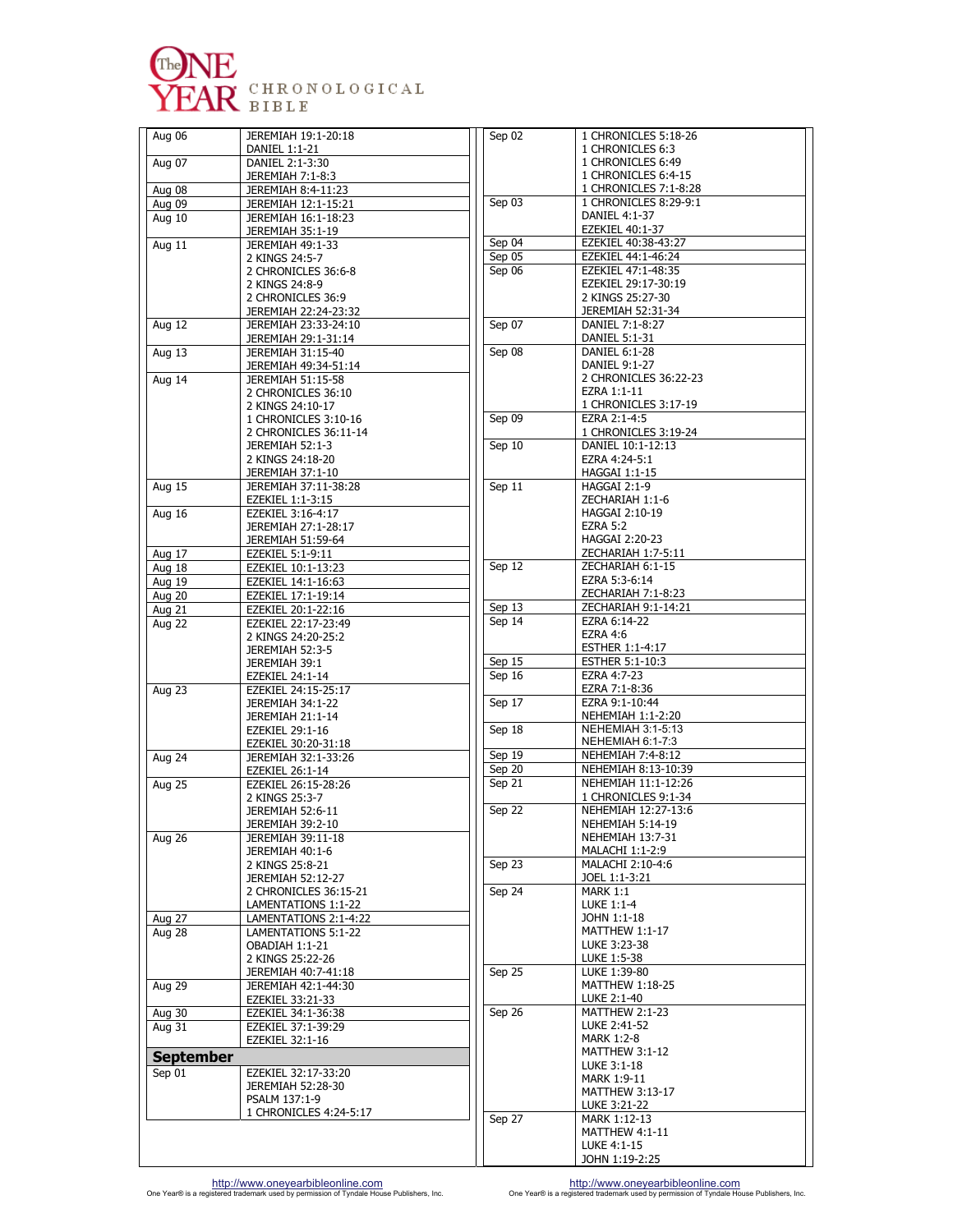

| Sep 28         | JOHN 3:1-4:45                          | Oct 06 | MATTHEW 13:10-23                       |
|----------------|----------------------------------------|--------|----------------------------------------|
|                | LUKE 3:19-20                           |        | LUKE 8:9-18                            |
| Sep 29         | MARK 1:14-15                           |        | MARK 4:21-29                           |
|                | <b>MATTHEW 4:12-17</b>                 |        | MATTHEW 13:24-30                       |
|                | <b>LUKE 3:23</b>                       |        | MARK 4:30-34                           |
|                | JOHN 4:46-54                           |        | MATTHEW 13:31-52                       |
|                | LUKE 4:16-30                           |        | MARK 4:35-41                           |
|                | MARK 1:16-20                           |        | <b>MATTHEW 8:23-27</b>                 |
|                | MATTHEW 4:18-22                        |        | LUKE 8:22-25                           |
|                | MARK 1:21-28                           | Oct 07 | <b>MARK 5:1-20</b>                     |
|                | LUKE 4:31-37                           |        | <b>MATTHEW 8:28-34</b>                 |
|                | MARK 1:29-34                           |        | LUKE 8:26-39                           |
|                | <b>MATTHEW 8:14-17</b><br>LUKE 4:38-41 |        | MARK 5:21-43<br><b>MATTHEW 9:18-26</b> |
|                | MARK 1:35-39                           |        | LUKE 8:40-56                           |
|                | LUKE 4:42-44                           | Oct 08 | MATTHEW 9:27-34                        |
|                | <b>MATTHEW 4:23-25</b>                 |        | <b>MARK 6:1-6</b>                      |
| Sep 30         | LUKE 5:1-11                            |        | MATTHEW 13:53-58                       |
|                | MARK 1:40-45                           |        | <b>MATTHEW 9:35-38</b>                 |
|                | MATTHEW 8:1-4                          |        | MARK 6:7-13                            |
|                | LUKE 5:12-16                           |        | MATTHEW 10:1-42                        |
|                | <b>MARK 2:1-12</b>                     |        | LUKE 9:1-6                             |
|                | MATTHEW 9:1-8                          | Oct 09 | LUKE 9:7-9                             |
|                | LUKE 5:17-26                           |        | MARK 6:14-29                           |
|                | MARK 2:13-17                           |        | <b>MATTHEW 14:1-21</b>                 |
|                | <b>MATTHEW 9:9-13</b>                  |        | MARK 6:30-44                           |
|                | LUKE 5:27-32                           |        | LUKE 9:10-17                           |
|                | MARK 2:18-22                           |        | JOHN 6:1-15                            |
|                | <b>MATTHEW 9:14-17</b>                 |        | MARK 6:45-52                           |
|                | LUKE 5:33-39                           |        | MATTHEW 14:22-33                       |
| <b>October</b> |                                        |        | JOHN 6:16-21                           |
| Oct 01         | JOHN 5:1-47                            |        | MARK 6:53-56                           |
|                | MARK 2:23-28                           |        | MATTHEW 14:34-36                       |
|                | MATTHEW 12:1-8                         | Oct 10 | JOHN 6:22-71                           |
|                | LUKE 6:1-5                             |        | <b>MARK 7:1-23</b>                     |
|                | <b>MARK 3:1-6</b>                      |        | <b>MATTHEW 15:1-20</b>                 |
|                | <b>MATTHEW 12:9-14</b>                 | Oct 11 | MARK 7:24-30                           |
|                | LUKE 6:6-11                            |        | MATTHEW 15:21-28<br>MARK 7:31-37       |
|                | MATTHEW 12:15-21                       |        | MATTHEW 15:29-31                       |
| Oct 02         | MARK 3:7-19                            |        | MARK 8:1-10                            |
|                | LUKE 6:12-16                           |        | MATTHEW 15:32-16:4                     |
|                | <b>MATTHEW 5:1-12</b>                  |        | MARK 8:11-21                           |
|                | LUKE 6:17-26                           |        | MATTHEW 16:5-12                        |
|                | <b>MATTHEW 5:13-48</b><br>LUKE 6:27-36 | Oct 12 | MARK 8:22-30                           |
|                | MATTHEW 6:1-4                          |        | MATTHEW 16:13-20                       |
| Oct 03         | MATTHEW 6:5-7:6                        |        | LUKE 9:18-20                           |
|                | LUKE 6:37-42                           |        | MARK 8:31-9:1                          |
|                | <b>MATTHEW 7:7-20</b>                  |        | MATTHEW 16:21-28                       |
|                | LUKE 6:43-45                           |        | LUKE 9:21-27                           |
|                | <b>MATTHEW 7:21-29</b>                 |        | <b>MARK 9:2-13</b>                     |
|                | LUKE 6:46-49                           |        | <b>MATTHEW 17:1-13</b>                 |
| Oct 04         | MATTHEW 8:5-13                         |        | LUKE 9:28-36                           |
|                | LUKE 7:1-17                            | Oct 13 | MARK 9:14-29                           |
|                | MATTHEW 11:1-19                        |        | MATTHEW 17:14-21                       |
|                | LUKE 7:18-35                           |        | LUKE 9:37-43                           |
|                | MATTHEW 11:20-30                       |        | MARK 9:30-32<br>MATTHEW 17:22-23       |
|                | LUKE 7:36-50                           |        | LUKE 9:43-45                           |
| Oct 05         | LUKE 8:1-3                             |        | MATTHEW 17:24-27                       |
|                | MARK 3:20-30                           |        | MARK 9:33-37                           |
|                | MATTHEW 12:22-45                       |        | MATTHEW 18:1-6                         |
|                | MARK 3:31-35                           |        | LUKE 9:46-48                           |
|                | MATTHEW 12:46-50                       |        | MARK 9:38-41                           |
|                | LUKE 8:19-21                           |        | LUKE 9:49-50                           |
|                | MARK 4:1-9<br><b>MATTHEW 13:1-9</b>    |        | MARK 9:42-50                           |
|                | LUKE 8:4-8                             |        | MATTHEW 18:7-35                        |
|                | MARK 4:10-20                           | Oct 14 | JOHN 7:1-9                             |
|                |                                        |        | LUKE 9:51-56                           |
|                |                                        |        | <b>MATTHEW 8:18-22</b>                 |
|                |                                        |        | LUKE 9:57-62                           |
|                |                                        |        | JOHN 7:10-8:20                         |
|                |                                        | Oct 15 | JOHN 8:21-59                           |
|                |                                        |        | LUKE 10:1-11:13                        |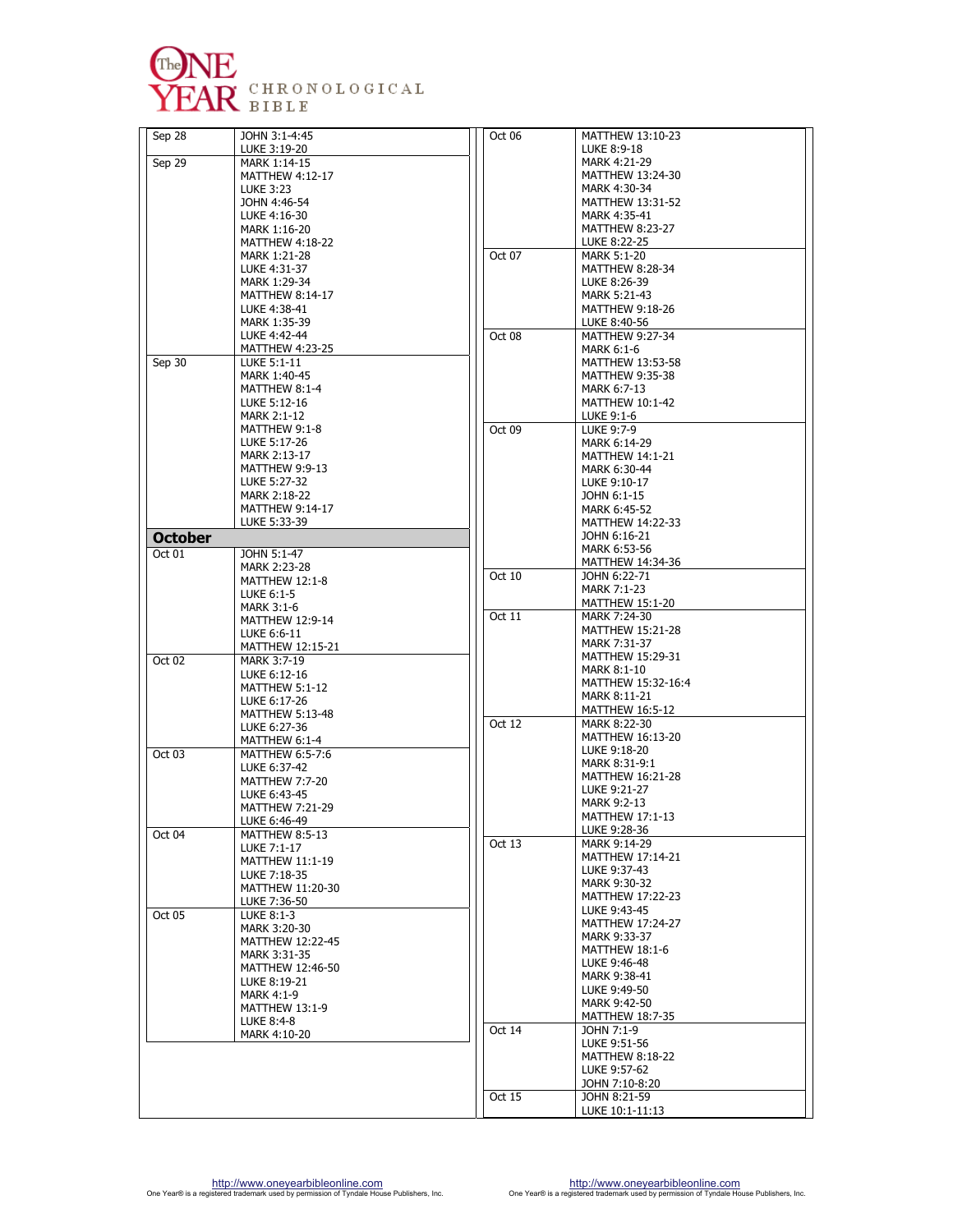

| Oct 16 | LUKE 11:14-12:34                        | Oct 29            | MARK 14:1-2                       |
|--------|-----------------------------------------|-------------------|-----------------------------------|
| Oct 17 | LUKE 12:35-13:21                        |                   | <b>MATTHEW 26</b>                 |
|        | John 9:1-41                             |                   | LUKE 22:1-2<br>MARK 14:10-1       |
| Oct 18 | JOHN 10:1-42<br>LUKE 13:22-14:24        |                   | <b>MATTHEW 26</b>                 |
| Oct 19 | LUKE 14:25-17:10                        |                   | LUKE 22:3-6                       |
|        | JOHN 11:1-37                            |                   | MARK 14:12-1                      |
| Oct 20 | JOHN 11:38-57                           |                   | <b>MATTHEW 26</b><br>LUKE 22:7-13 |
|        | LUKE 17:11-18:8                         |                   | JOHN 13:1-20                      |
| Oct 21 | LUKE 18:9-14<br>MARK 10:1-12            |                   | MARK 14:17-2                      |
|        | <b>MATTHEW 19:1-12</b>                  |                   | <b>MATTHEW 26</b>                 |
|        | MARK 10:13-16                           |                   | LUKE 22:14-3                      |
|        | MATTHEW 19:13-15                        | Oct 30            | JOHN 13:18-3<br>JOHN 13:31-3      |
|        | LUKE 18:15-17<br>MARK 10:17-31          |                   | MARK 14:27-3                      |
|        | MATTHEW 19:16-30                        |                   | MATTHEW 26                        |
|        | LUKE 18:18-30                           |                   | LUKE 22:31-3                      |
| Oct 22 | MATTHEW 20:1-16                         |                   | JOHN 14:1-15                      |
|        | MARK 10:32-34                           | Oct 31            | JOHN 15:18-1                      |
|        | MATTHEW 20:17-19<br>LUKE 18:31-34       | <b>November</b>   |                                   |
|        | MARK 10:35-45                           | Nov 01            | JOHN 18:1-2<br>MARK 14:32-4       |
|        | MATTHEW 20:20-34                        |                   | <b>MATTHEW 26</b>                 |
|        | MARK 10:46-52                           |                   | LUKE 22:39-4                      |
|        | LUKE 18:35-19:27                        |                   | MARK 14:43-5                      |
| Oct 23 | MARK 14:3-9<br><b>MATTHEW 26:6-13</b>   |                   | <b>MATTHEW 26</b>                 |
|        | JOHN 12:1-11                            |                   | LUKE 22:47-5<br>JOHN 18:3-24      |
|        | MARK 11:1-11                            | Nov <sub>02</sub> | MARK 14:53-6                      |
|        | <b>MATTHEW 21:1-11</b>                  |                   | MATTHEW 26                        |
|        | LUKE 19:28-40<br>JOHN 12:12-19          |                   | MARK 14:66-7                      |
|        | LUKE 19:41-44                           |                   | MATTHEW 26<br>LUKE 22:54-6        |
|        | JOHN 12:20-36                           |                   | JOHN 18:25-2                      |
| Oct 24 | JOHN 12:37-50                           |                   | MARK 15:1                         |
|        | MARK 11:12-14                           |                   | <b>MATTHEW 27</b>                 |
|        | MATTHEW 21:18-22<br>MARK 11:15-19       |                   | LUKE 22:66-7                      |
|        | MATTHEW 21:12-17                        | Nov 03            | MATTHEW 27<br>MARK 15:2-5         |
|        | LUKE 19:45-48                           |                   | MATTHEW 27                        |
|        | MARK 11:20-33                           |                   | LUKE 23:1-12                      |
|        | MATTHEW 21:23-27                        |                   | JOHN 18:28-4                      |
| Oct 25 | LUKE 20:1-8<br><b>MATTHEW 21:28-32</b>  |                   | MARK 15:6-15<br><b>MATTHEW 27</b> |
|        | MARK 12:1-12                            |                   | LUKE 23:13-2                      |
|        | MATTHEW 21:33-46                        |                   | JOHN 19:1-16                      |
|        | LUKE 20:9-19                            |                   | MARK 15:16-2                      |
|        | <b>MATTHEW 22:1-14</b><br>MARK 12:13-17 |                   | <b>MATTHEW 27</b>                 |
|        | <b>MATTHEW 22:15-22</b>                 | Nov 04            | MARK 15:21-2<br><b>MATTHEW 27</b> |
|        | LUKE 20:20-26                           |                   | LUKE 23:26-3                      |
|        | MARK 12:18-27                           |                   | JOHN 19:17                        |
|        | MATTHEW 22:23-33                        |                   | MARK 15:25-3                      |
| Oct 26 | LUKE 20:27-40<br>MARK 12:28-34          |                   | <b>MATTHEW 27</b>                 |
|        | MATTHEW 22:34-40                        |                   | LUKE 23:32-4<br>JOHN 19:18-2      |
|        | MARK 12:35-37                           |                   | MARK 15:33-4                      |
|        | MATTHEW 22:41-46                        |                   | <b>MATTHEW 27</b>                 |
|        | LUKE 20:41-44<br>MARK 12:38-40          |                   | LUKE 23:44-4                      |
|        | MATTHEW 23:1-12                         |                   | JOHN 19:28-3                      |
|        | LUKE 20:45-47                           | Nov 05            | MARK 15:42-4<br><b>MATTHEW 27</b> |
|        | MATTHEW 23:13-39                        |                   | LUKE 23:50-5                      |
|        | MARK 12:41-44                           |                   | JOHN 19:38-4                      |
|        | LUKE 21:1-4                             |                   | <b>MATTHEW 27</b>                 |
| Oct 27 | MARK 13:1-23<br><b>MATTHEW 24:1-25</b>  |                   | MARK 16:1-8                       |
|        | LUKE 21:5-24                            |                   | <b>MATTHEW 28</b><br>LUKE 24:1-12 |
|        | MARK 13:24-31                           |                   | MARK 16:9-11                      |
|        | MATTHEW 24:26-35                        |                   | JOHN 20:1-18                      |
|        | LUKE 21:25-33                           |                   | MATTHEW 28                        |
| Oct 28 | MARK 13:32-37<br>MATTHEW 24:36-51       |                   |                                   |
|        | LUKE 21:34-38                           |                   |                                   |
|        | <b>MATTHEW 25:1-46</b>                  |                   |                                   |

| Oct 29            | MARK 14:1-2             |
|-------------------|-------------------------|
|                   | <b>MATTHEW 26:1-5</b>   |
|                   |                         |
|                   | LUKE 22:1-2             |
|                   | MARK 14:10-11           |
|                   |                         |
|                   | MATTHEW 26:14-16        |
|                   | LUKE 22:3-6             |
|                   |                         |
|                   | MARK 14:12-16           |
|                   | MATTHEW 26:17-19        |
|                   |                         |
|                   | LUKE 22:7-13            |
|                   | JOHN 13:1-20            |
|                   | MARK 14:17-26           |
|                   |                         |
|                   | MATTHEW 26:20-30        |
|                   | LUKE 22:14-30           |
|                   |                         |
|                   | JOHN 13:18-30           |
| Oct 30            | JOHN 13:31-38           |
|                   |                         |
|                   | MARK 14:27-31           |
|                   | MATTHEW 26:31-35        |
|                   |                         |
|                   | LUKE 22:31-38           |
|                   | JOHN 14:1-15:17         |
| Oct 31            | JOHN 15:18-17:26        |
|                   |                         |
| <b>November</b>   |                         |
|                   |                         |
| Nov 01            | JOHN 18:1-2             |
|                   | MARK 14:32-42           |
|                   |                         |
|                   | MATTHEW 26:36-46        |
|                   | LUKE 22:39-46           |
|                   |                         |
|                   | MARK 14:43-52           |
|                   | MATTHEW 26:47-56        |
|                   |                         |
|                   | LUKE 22:47-53           |
|                   | JOHN 18:3-24            |
| Nov 02            | MARK 14:53-65           |
|                   |                         |
|                   | MATTHEW 26:57-68        |
|                   | MARK 14:66-72           |
|                   |                         |
|                   | MATTHEW 26:69-75        |
|                   | LUKE 22:54-65           |
|                   |                         |
|                   | JOHN 18:25-27           |
|                   | MARK 15:1               |
|                   |                         |
|                   | <b>MATTHEW 27:1-2</b>   |
|                   | LUKE 22:66-71           |
|                   |                         |
|                   | MATTHEW 27:3-10         |
| Nov 03            | <b>MARK 15:2-5</b>      |
|                   | MATTHEW 27:11-14        |
|                   |                         |
|                   | LUKE 23:1-12            |
|                   | JOHN 18:28-40           |
|                   |                         |
|                   | MARK 15:6-15            |
|                   | MATTHEW 27:15-26        |
|                   |                         |
|                   | LUKE 23:13-25           |
|                   | JOHN 19:1-16            |
|                   | MARK 15:16-20           |
|                   |                         |
|                   | MATTHEW 27:27-31        |
| Nov <sub>04</sub> | MARK 15:21-24           |
|                   |                         |
|                   | MATTHEW 27:32-34        |
|                   | LUKE 23:26-31           |
|                   |                         |
|                   | JOHN 19:17              |
|                   | MARK 15:25-32           |
|                   | MATTHEW 27:35-44        |
|                   |                         |
|                   | LUKE 23:32-43           |
|                   | JOHN 19:18-27           |
|                   | MARK 15:33-41           |
|                   |                         |
|                   | <b>MATTHEW 27:45-56</b> |
|                   | LUKE 23:44-49           |
|                   |                         |
|                   | JOHN 19:28-37           |
| Nov 05            | MARK 15:42-47           |
|                   |                         |
|                   | MATTHEW 27:57-61        |
|                   | LUKE 23:50-56           |
|                   |                         |
|                   | JOHN 19:38-42           |
|                   | MATTHEW 27:62-66        |
|                   |                         |
|                   | MARK 16:1-8             |
|                   | <b>MATTHEW 28:1-7</b>   |
|                   |                         |
|                   | LUKE 24:1-12            |
|                   | MARK 16:9-11            |
|                   | JOHN 20:1-18            |
|                   |                         |
|                   | <b>MATTHEW 28:8-15</b>  |
|                   |                         |
|                   |                         |